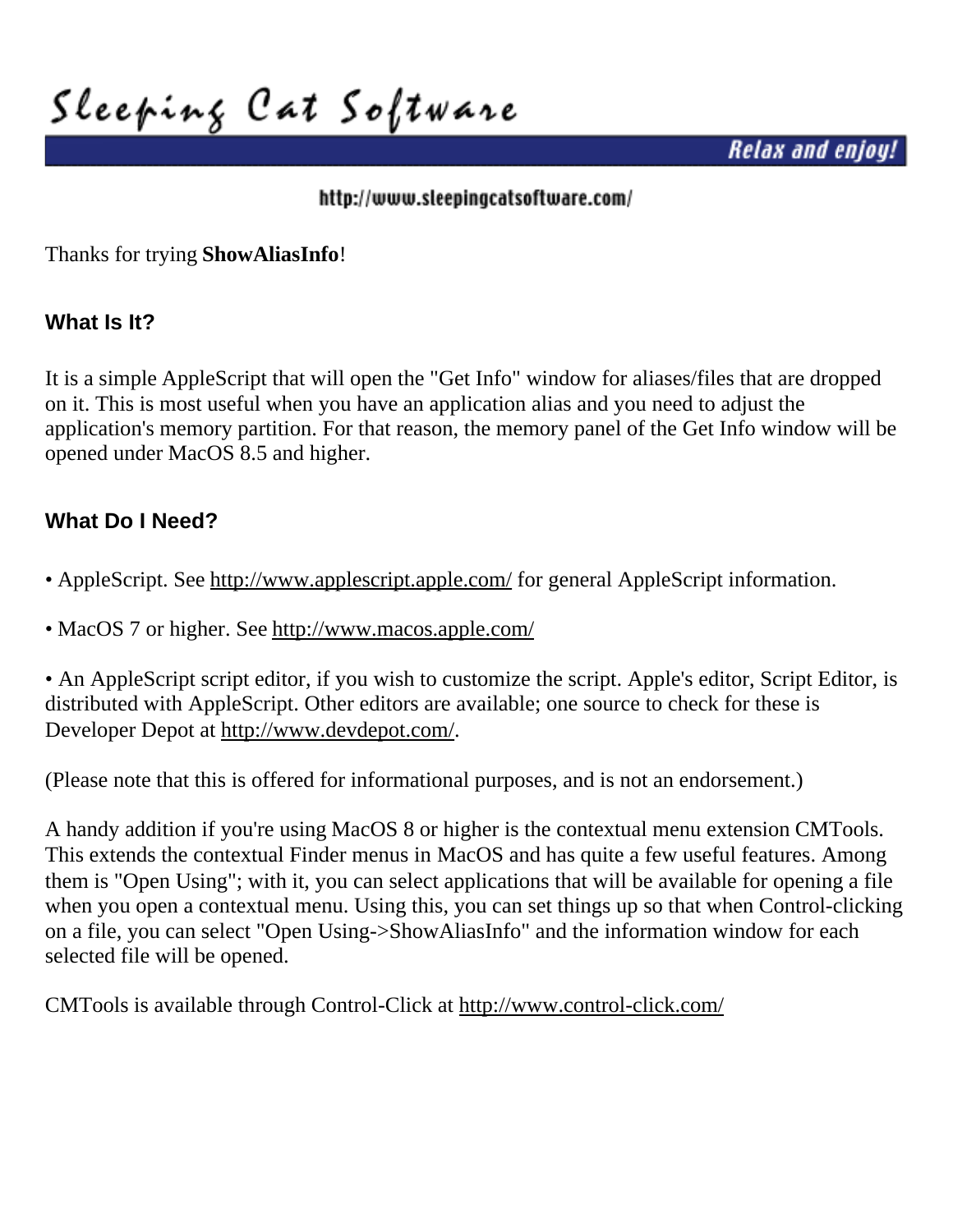# **Legal Stuff and License**

**ShowAliasInfo** is distributed as freeware, which simply means that no fee is due, and is Copyright © Richard Long 1997-2000. Your use is governed by the following license agreement. If you do not agree with it, you may not use the Software.

#### **LICENSE AGREEMENT**

#### Ownership

Use of this Software is licensed, and ownership of the Software remains with Sleeping Cat Software, which reserves all rights not expressly granted to you.

#### Use and Distribution

You may freely use this program on any number of computers. You may not resell it for profit. You may not distribute it. If you represent a user group and would like to include this product in a shareware compilation, please contact Sleeping Cat Software for permission.

You may not reverse-engineer, modify, or create derivative works based on the Software or any part of it.

If you give this Software to anyone, the complete Software distribution package, including this documentation, must be included and unmodified.

#### Termination

This License is effective until terminated. You may terminate this License at any time by destroying the Software and related documentation and all copies thereof in your possession. This License will terminate immediately without notice from Sleeping Cat Software if you fail to comply with any provision of this License. Upon termination you must destroy the Software and related documentation and all copies thereof in your possession.

#### Release of Liability

While reasonable effort has been made to ensure this Software operates substantially as described, Sleeping Cat Software cannot guarantee proper operation in every possible configuration. The Software is provided **"as is."** You assume full responsibility for evaluating the Software and determining its suitability for use. In no event will Sleeping Cat Software be liable to you for any damages of any kind arising from the use of, or inability to use, this Software, even if Sleeping Cat Software has been advised of the possibility of such damages. Sleeping Cat Software's entire